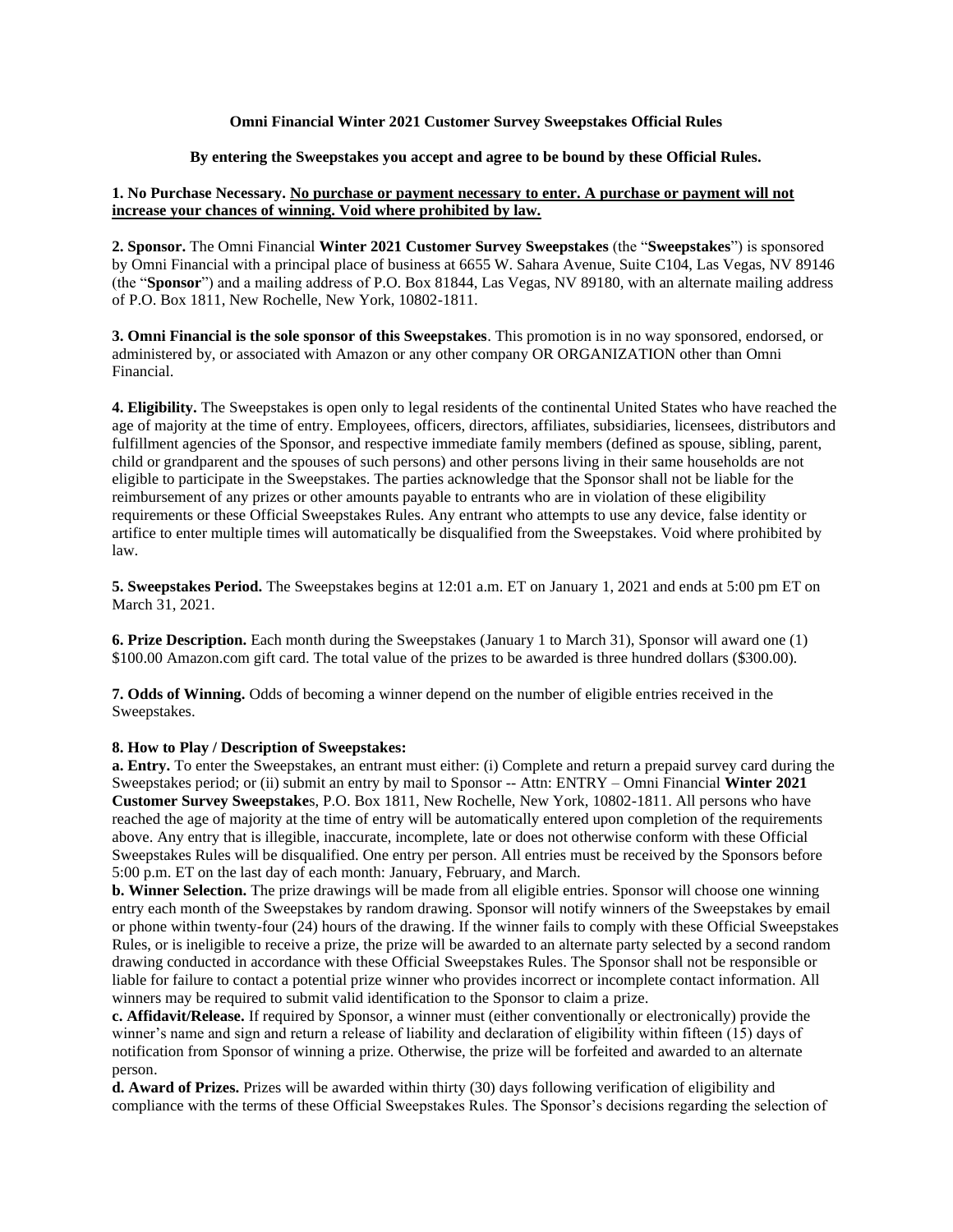winners and all other aspects of the Sweepstakes shall be final and binding in all respects. The Sponsor will not be responsible for typographical, printing or other inadvertent errors in these Official Sweepstakes Rules or in other materials related to the Sweepstakes.

**9. Advertising and Promotion.** By accepting a prize in the Sweepstakes, a winner agrees that Sponsor and its designees may use winner's name, biographical information (city and state only), picture, voice, quote, comments, image and/or likeness for the purpose of advertising or trade without further compensation in any and all media for advertising purposes. By accepting a prize, a winner agrees that all electronically signed documents shall be of the same force and effect as if they were conventionally signed.

**10. Privacy.** Personally identifiable information on individual entrants will not be sold or otherwise transferred to unaffiliated third parties, but the information may be used by the Sponsor to contact entrants in the future with offers and announcements that the Sponsor feel may be of interest. If an entrant does not wish to be contacted by the Sponsor, the entrant should opt-out of such contact by sending written notice to OPT OUT - Attn: Omni Financial **Winter 2021 Customer Survey Sweepstakes Team**, c/o Chief Compliance Officer, P.O. Box 81844, Las Vegas, NV 89180 or, if entrant only wishes to disenroll from Sponsor's email list, by submitting an opt-out request through the link provided on the bottom of an email sent by Sponsor to entrant's registered email address.

**11. Limitation of Liability.** THE SPONSOR, ITS AFFILIATES AND ALL OF THEIR RESPECTIVE OFFICERS, DIRECTORS, EMPLOYEES, REPRESENTATIVES AND AGENTS EXPRESSLY DISCLAIM AND SHALL HAVE NO LIABILITY AND WILL BE HELD HARMLESS FROM AND AGAINST ANY LIABILITY, LOSS, INJURY OR DEATH TO ENTRANT OR ANY OTHER PERSON, INCLUDING WITHOUT LIMITATION DAMAGE TO PERSONAL OR REAL PROPERTY, DUE IN WHOLE OR IN PART, DIRECTLY OR INDIRECTLY, BY REASON OF THE ACCEPTANCE, POSSESSION, USE OR MISUSE OF ANY PRIZE (INCLUDING ANY TRAVEL OR PRIZE ACTIVITY RELATED THERETO) OR SUCH PARTY'S PARTICIPATION IN THIS SWEEPSTAKES. ENTRANTS FURTHER ACKNOWLEDGE THAT NEITHER THE SPONSOR OR SPONSOR'S AFFILIATES, NOR ANY OF THEIR RESPECTIVE OFFICERS, DIRECTORS, EMPLOYEES, REPRESENTATIVES AND AGENTS, HAS MADE OR IS IN ANY MANNER RESPONSIBLE OR LIABLE FOR ANY WARRANTY, REPRESENTATION OR GUARANTEE, EXPRESSED OR IMPLIED, IN FACT OR IN LAW, RELATIVE TO ANY RIGHT OR PRIZE, INCLUDING, BUT NOT LIMITED TO, THE VALUE, QUALITY, CONDITION OR FITNESS OF ANY PRIZE. ALL PRIZES ARE PROVIDED "AS IS" AND SPONSOR DISCLAIMS ALL WARRANTIES, WHETHER EXPRESS OR IMPLIED WITH RESPECT THERETO.

### **12. General:**

**a. Taxes.** Taxes, if any, are the sole responsibility of the prize winner.

**b. No Substitution.** No substitution or transfer of prizes permitted.

**c. Operations.** ANY ATTEMPT BY AN ENTRANT TO DAMAGE OR UNDERMINE THE LEGITIMATE OPERATION OF THE SWEEPSTAKES IS A VIOLATION OF CRIMINAL AND CIVIL LAWS. SHOULD SUCH AN ATTEMPT BE MADE, THE SPONSOR RESERVES THE RIGHT TO SEEK DAMAGES FROM SUCH ENTRANT TO THE FULLEST EXTENT PERMITTED BY LAW.

**d. Disqualification.** Sponsor reserves the right, at its sole discretion, to disqualify any individual it finds: to be tampering with the entry process or the operation of the Sweepstakes; acting in violation of the Sponsor website terms and conditions; or acting in a disruptive, annoying, abusive, threatening or harassing manner to any other person. Without limitation, any use of software or hardware to automate entries is prohibited and will subject such user to disqualification.

**e. Term.** Sponsor reserves the right, without prior notice and at any time, to terminate the Sweepstakes, in whole or in part, or modify or suspend the Sweepstakes in any way, if it determines, in its sole discretion, that the Sweepstakes is impaired or corrupted or that fraud or technical problems, failures or malfunctions have destroyed or undermined the proper play, integrity, and/or feasibility of the Sweepstakes.

**f. Choice of Law and Venue.** All issues and questions concerning the construction, validity, interpretation and enforceability of these Official Sweepstakes Rules or the rights and obligations of the participant or Sponsor in connection with the Sweepstakes shall be governed by and construed in accordance with the laws of the State of Nevada without giving effect to any choice of law or conflict of law rules or provisions that would cause the application of any other state or federal laws. Any action arising out of the Sweepstakes shall be filed in the United